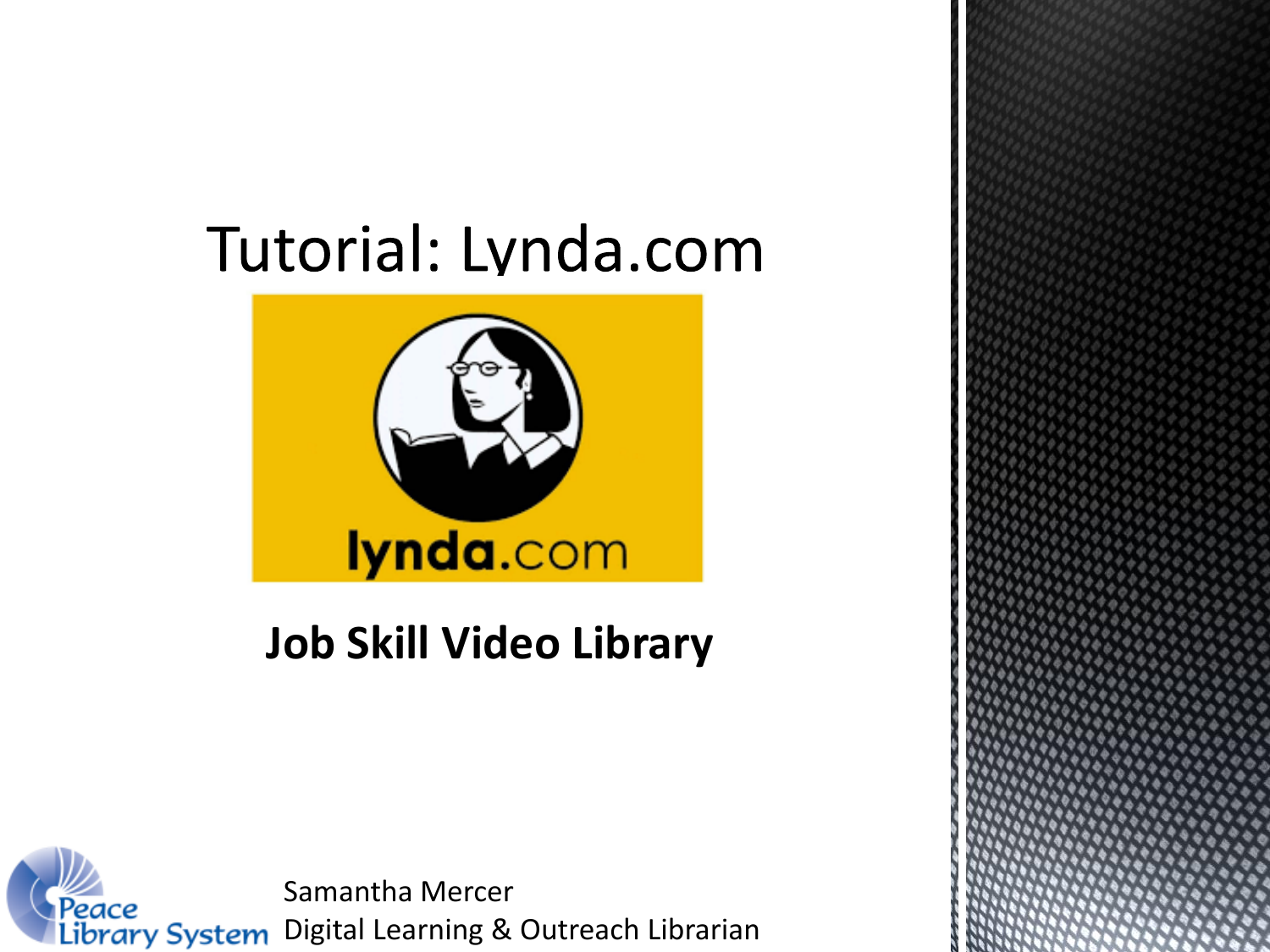- **Patron exclusive.**
- Access thousands of video tutorials.
- New content constantly being added.
- Tutorials can standalone but you can also follow playlists, create your own playlists and take learning paths.
- Access via streaming and downloading.
- Access videos on a browser, smart TV and mobile device.
- A variety of features make videos extremely accessible on a browser.
- Share certificates of completion to your social media accounts.

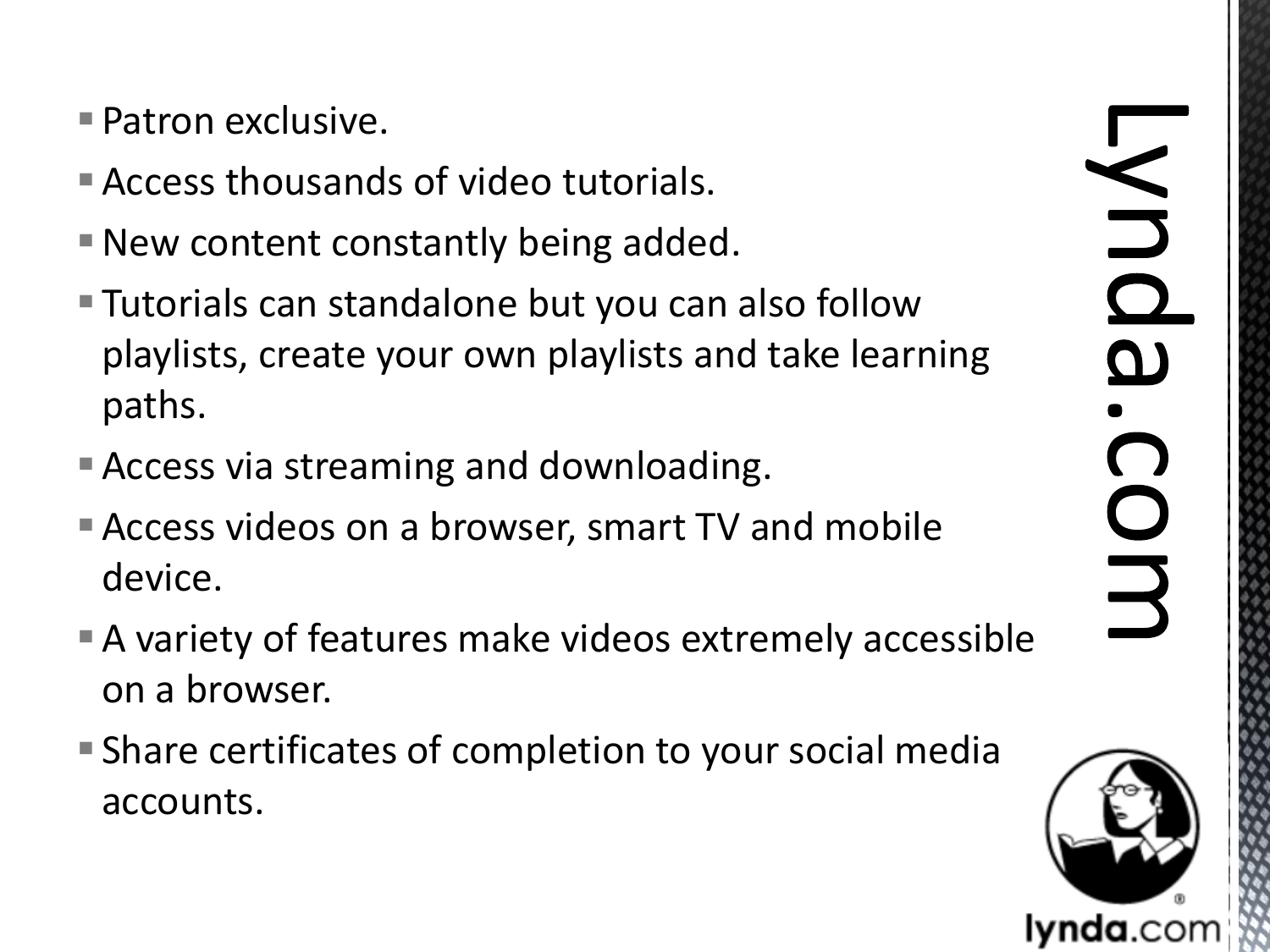You can watch video tutorials on your Roku and Apple Smart TV via streaming.

 You can watch video tutorials on your mobile device via streaming and downloading.



 You can access tools and watch video tutorials on your browser via streaming.

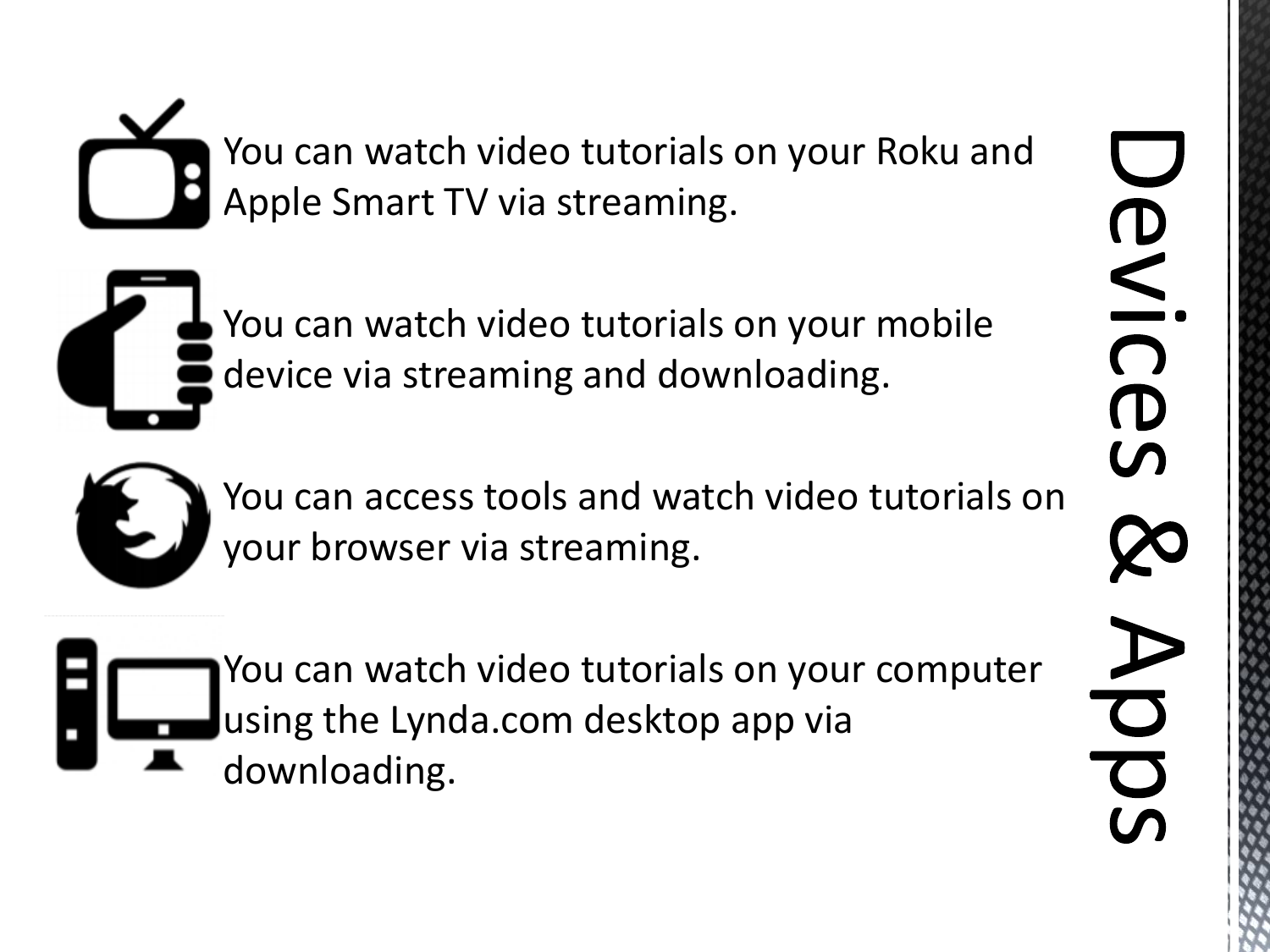To set up Lynda.com on your Android or iOS smartphone or tablet:

- 1. Download the Lynda.com app on your device
- 2. Open the app
- 3. Select "Already a member?"
- 4. Change the tab from "Individual" to "Organization."
- 5. Locate the second option down called "Web Portal."
- 6. Type in "peacelibrarysystem.ab.ca"
- 7. Enter your library barcode, pin and select "Login."





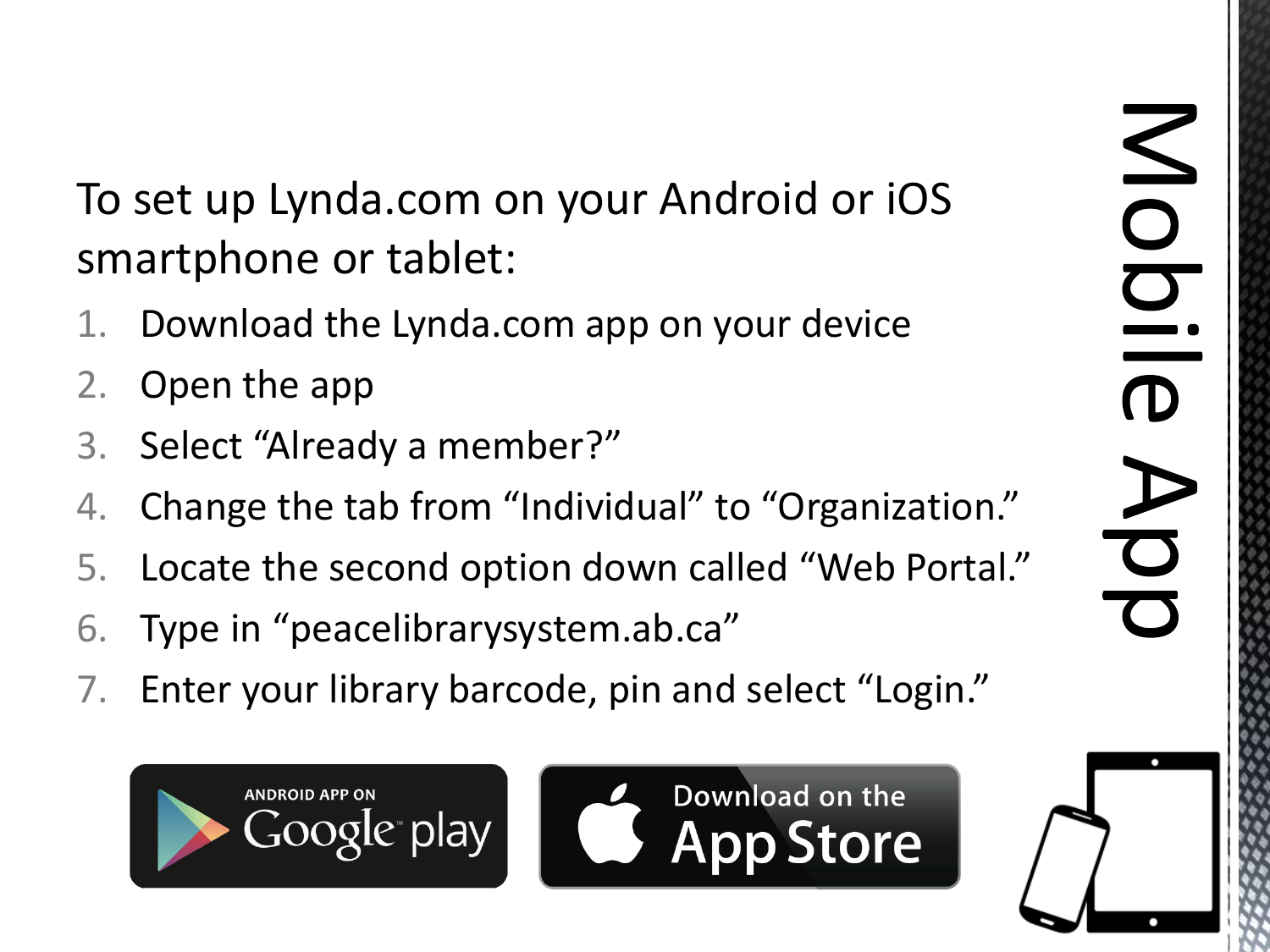All of these features can be access on a browser by hovering over the top right.

- **Flag topics and software of interest in order to get** accurate recommendations. Flag your interests under the "My Profile" area and access the recommendations in the "Recommended" area.
- Access your index of personalized playlists and followed playlists.
- **See your course history**
- Access your index of bookmarks from all videos you have placed a bookmark in.
- Access your certificates of completion in order to email or share them on your social media accounts.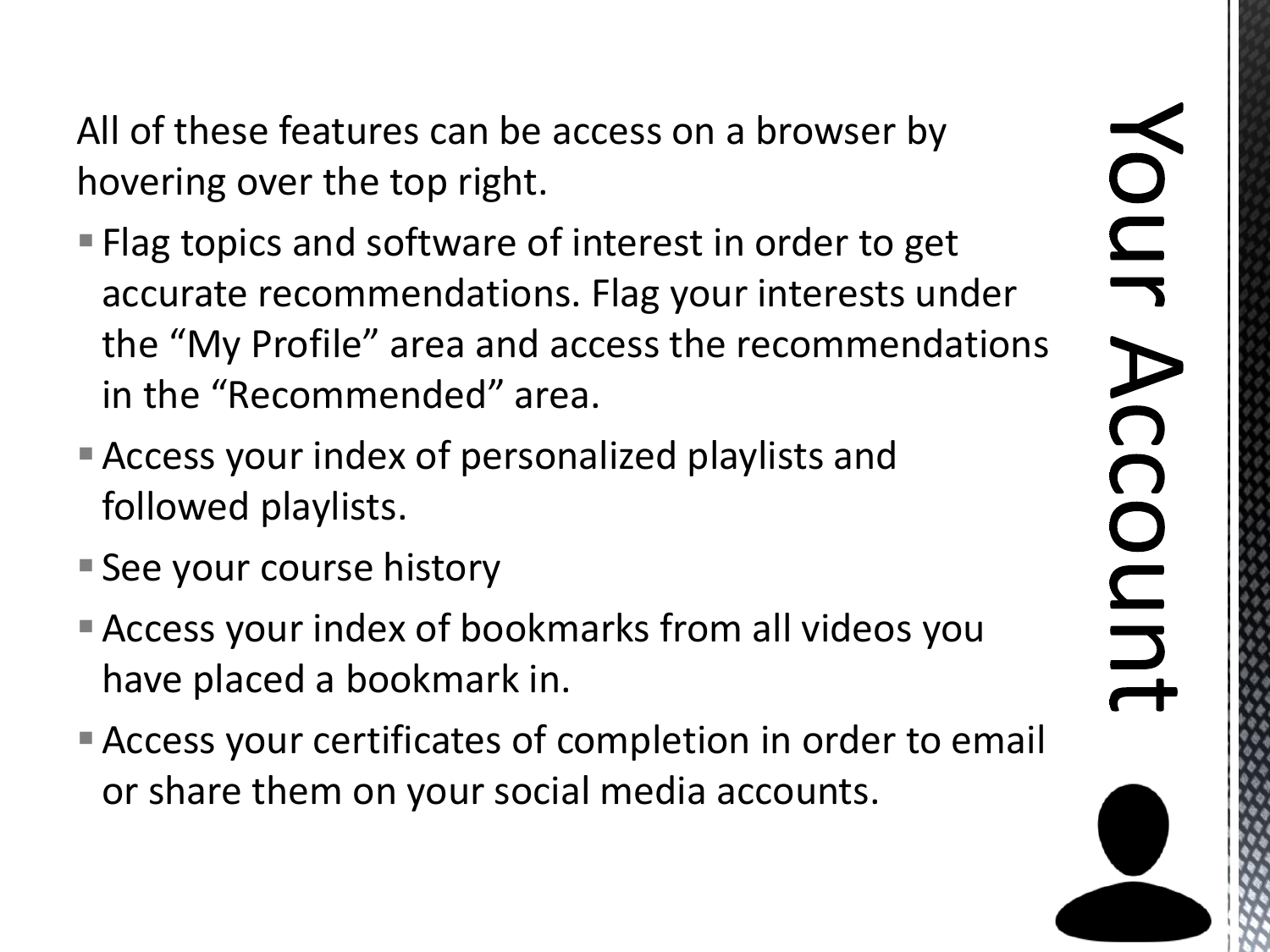- Use the search bar on the top to search for authors, software, video titles, job positions, job tasks and more. The bar will offer suggestions as you type.
- Click on the word "Library" on the top left to get an A-Z index on subjects. Click on a subject and access all the related videos.
- Hover over the word "Library" on the top left to get a glimpse of the topics, software and learning paths available.
- On a video, click on the name of the author located under the video player. From their index page, you can also select "All Authors" from the top right to get an A-Z index page on all authors.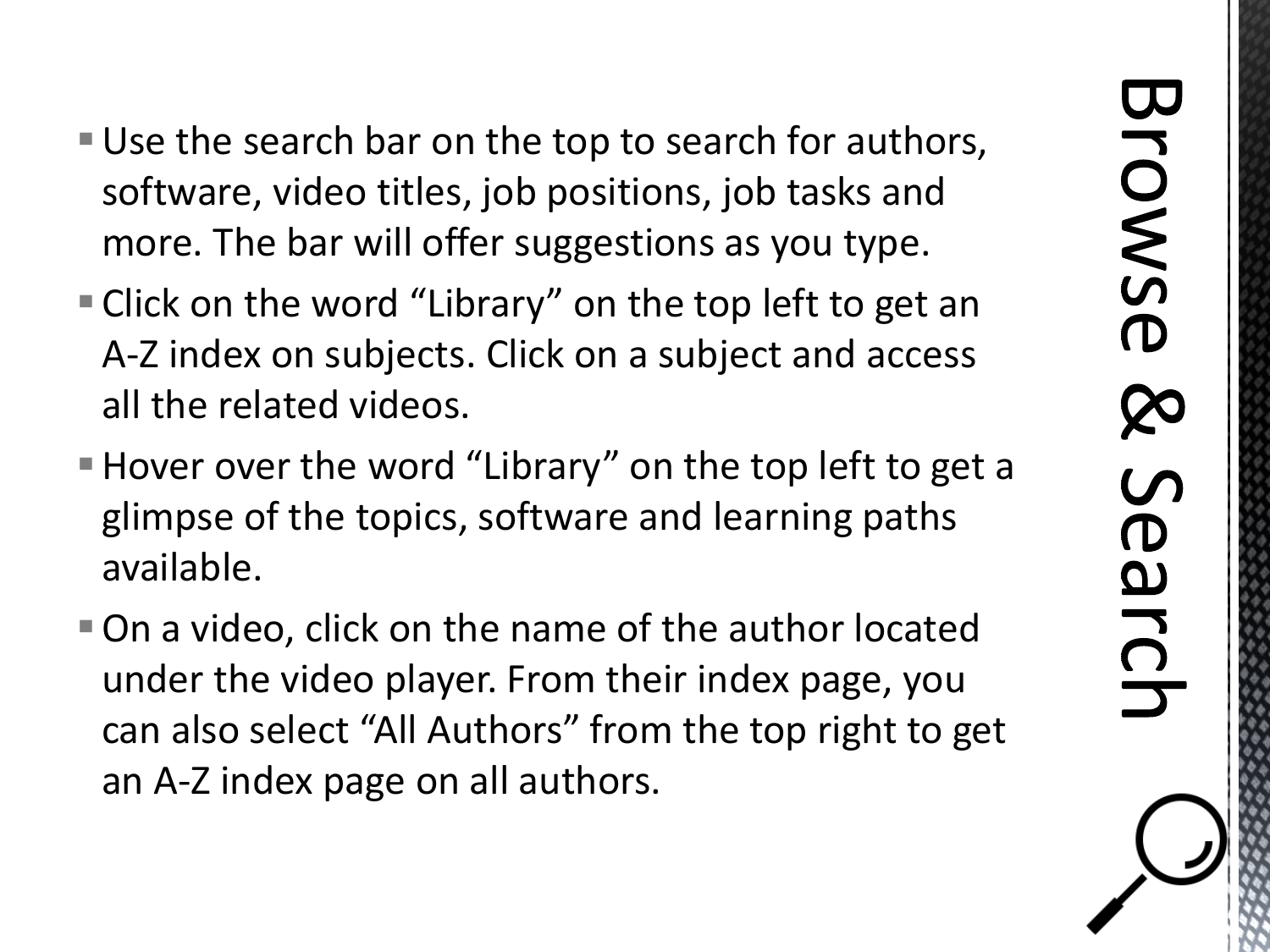- To access your playlist index, hover over your name on the top right and choose "Playlists." From here, you can reorganize the queue of the videos by clicking and dragging the videos up and down.
- To add a video to your personalized playlist from a list, hover over the video and select the  $+$  to the right. To add a video to your personalized playlist from the video player page, select the + on top of the video player.
- To follow a playlist curated by Lynda.com, hover over your name on the top right and choose "Playlists." From here, select "Go to Playlist Center" on the lower left and select the + on the playlist you want to follow.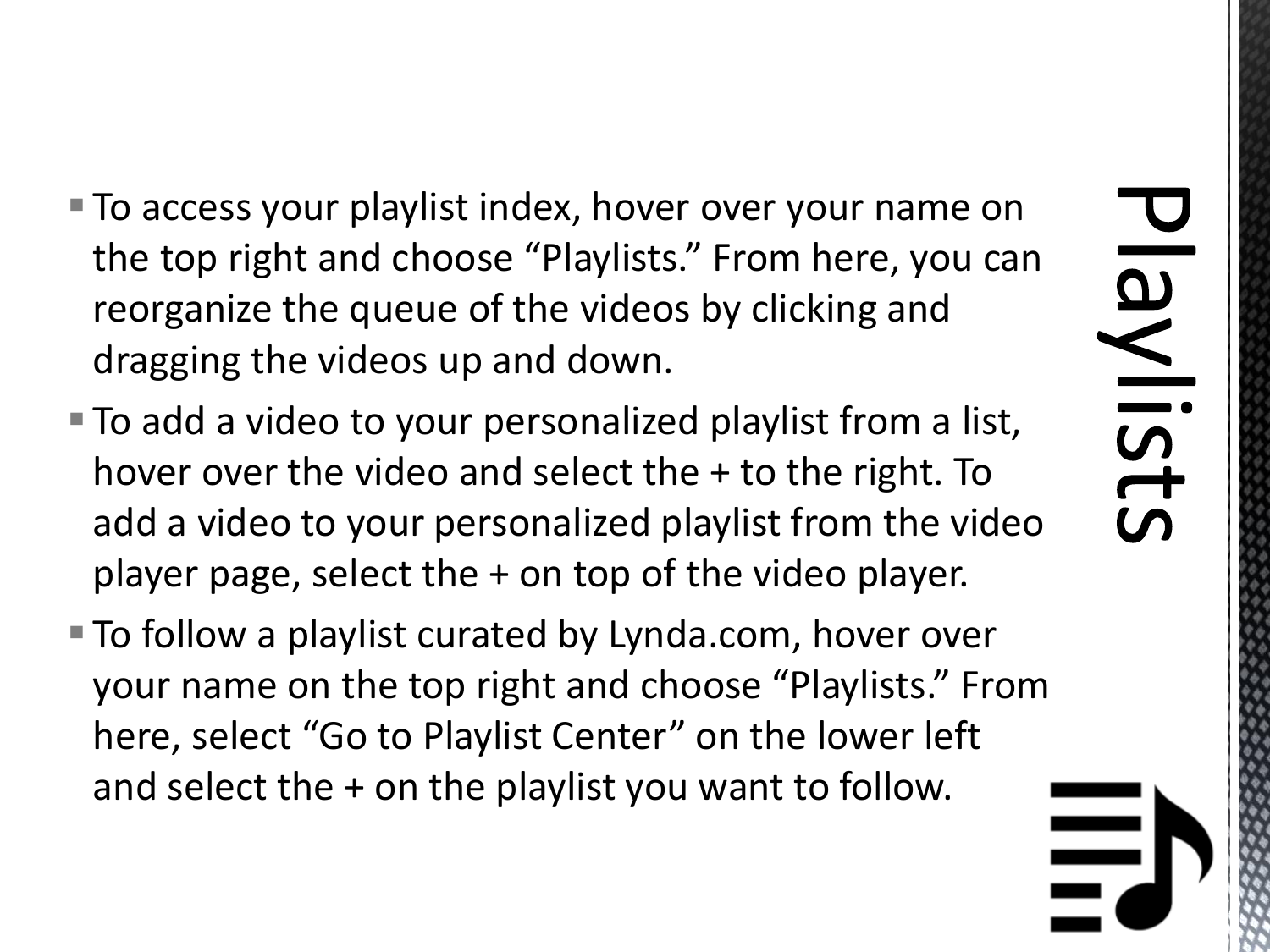- Learning Paths are playlists focused around the skills needed for a certain career.
- There are 100+ Learning Paths that focus mostly on STEM careers.
- Some playlists can be only a few short videos long while others can be 30+ hours worth of videos. This is totally up to the career and what it requires.
- You can find Learning Paths in the Library drop down menu but you can also find them when searching through a subject. For example, look up a topic like "Typography" and the results page will show you Learning Paths that have videos in common with the typography.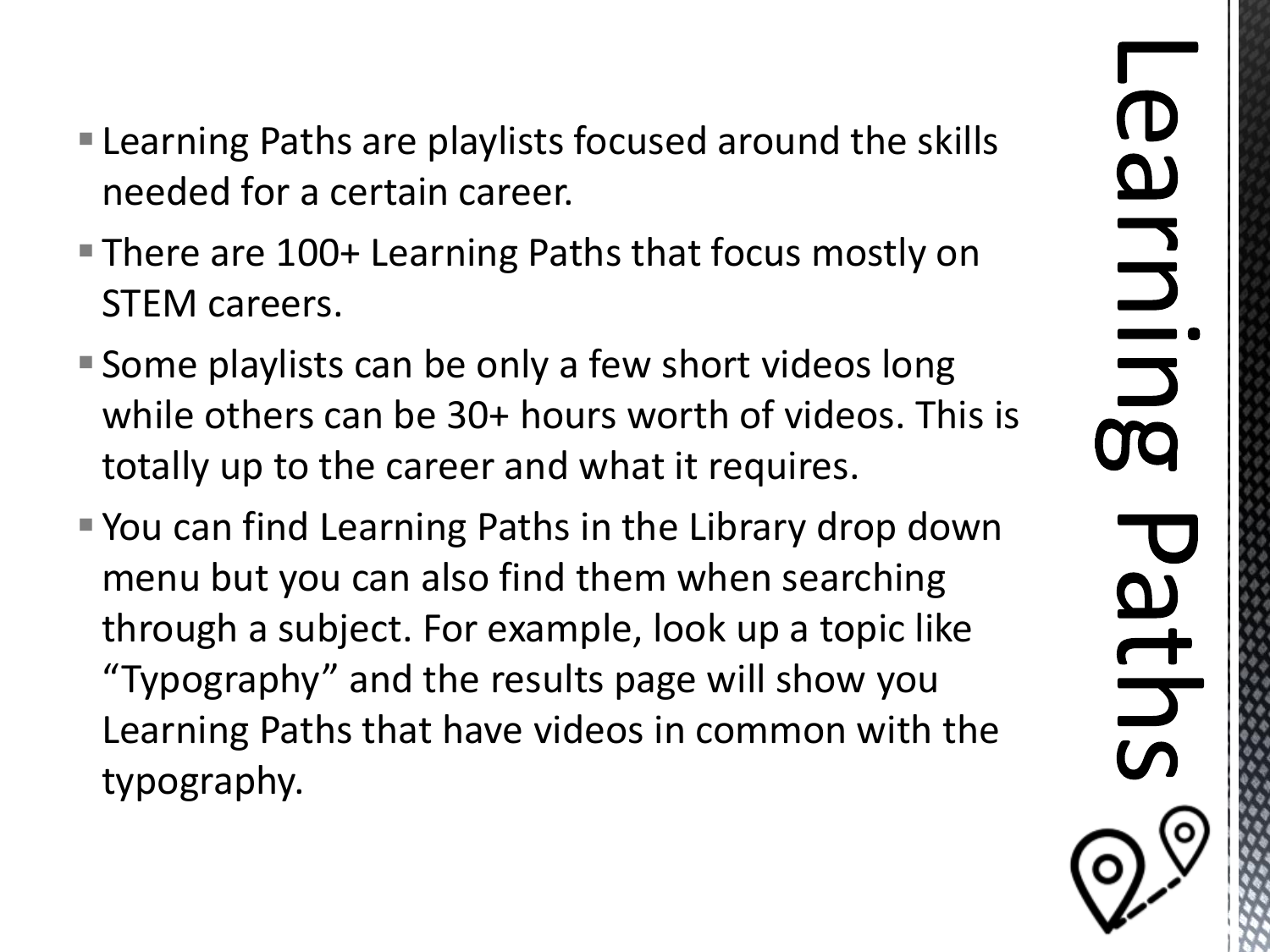## In the panel on the left

- Use the list to jump through sections of the videos.
- Select the bookmark icon to the left of a title in order to bookmark the section.
- Search the transcript for terms.
- Take and export notes that will be time stamped.

## Under the video player

- $\blacksquare$  Find the author.
- Access the transcript.
- Download the file onto the Lynda.com desktop app for offline use.
- Download any exercise files relevant to the tutorial.

#### Tool bar on the top right of the video player

■ Select the three dots to set a reminder. The reminder will create an extension for you to add to your calendar.

## The video player

- Select the x1 button to adjust the playback speed.
- Select CC to enable or disable closed caption.